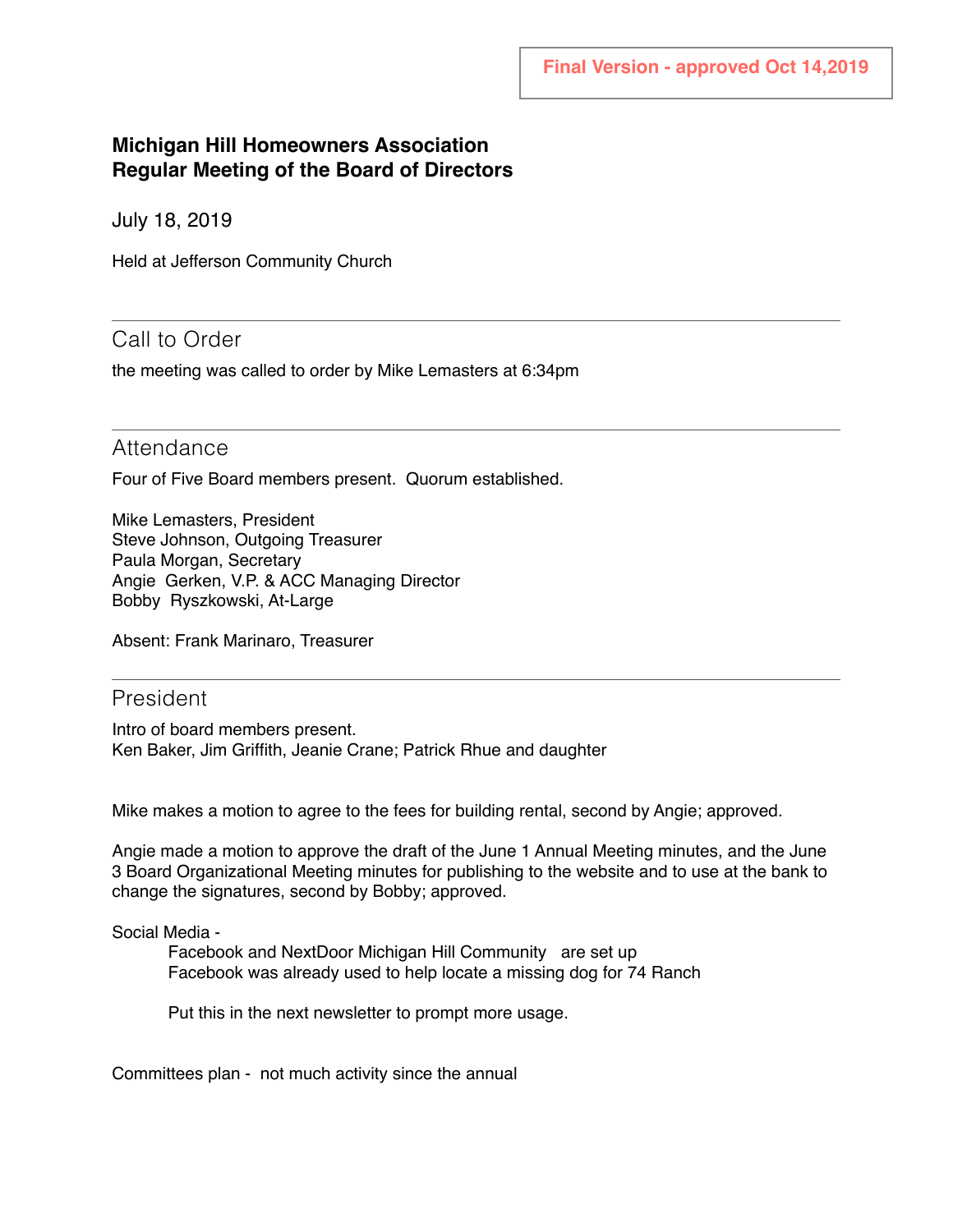Mike has fielded questions from people considering buying on Mich Hill. One property is the one with a lien on it.

There is an HOA training provided by the State in Denver Wednesdays, Aug 14.

## V.P ACC Managing Director

phone number is in correct, area code should be 402 not 401

ACC - 5 approvals

**Issues** 

 264 - fence w/o approval White Roof

Design Regulations Committee - no activity

**Secretary** 

Covenants Committee - no activity

Publish the board members who are heading up the various

Need to contact the secretary of the Jefferson Community Church to schedule the use of the church and Community Center for the next year.

### Treasurer

3 outstanding bills not on the report today: mowing, building rental, renewal for vehicles, trucks being fixed Balances: 2261.51 in checking 60852.94 in savings 3570.10 in AR

Total on hand: \$63910.04

There are 2 checks to be deposited.

There are 9 people who have not paid.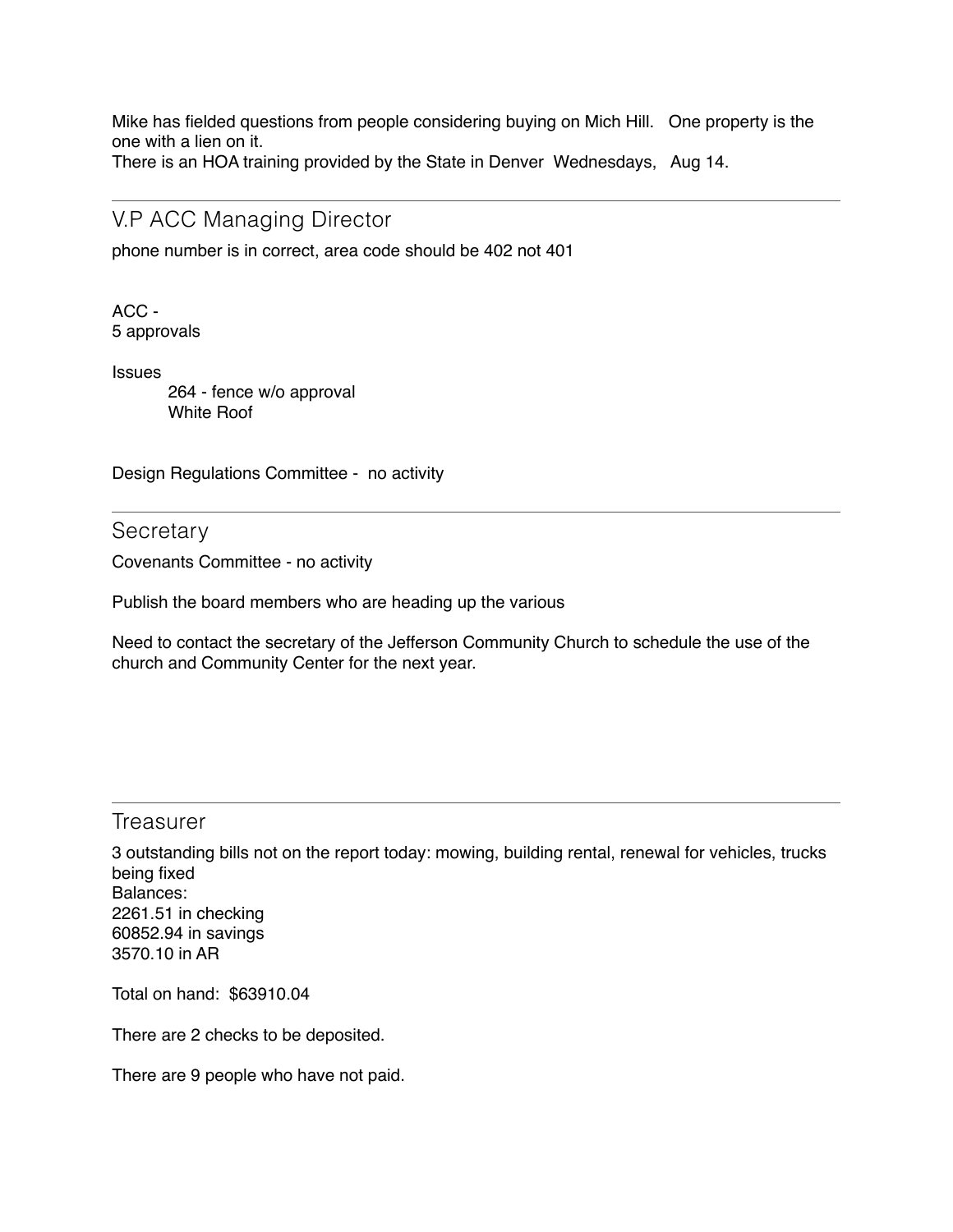one property has not paid for 2 years. first letter was sent on it, second letter due in Oct.

Steve has a list of liens that are in effect or released

Steve and Frank have not gotten together on the liens.

Judy has posted all up to today. She has been paid up to date. She will answer questions but will bill at 15-min intervals.

Steve has passed on his bag of keys to Bobby

Quick-books for Cloud - this was approved by email and Frank did it. Angie made a motion to formally approve using quick books in the cloud -mike second. approved

Go Daddy Web fee – 3 years - same; motion by bobby, second Angie - approved

ACC requests – Process for Scanning and emailing - in the past Judy has scanned the incoming ACC requests and emailed to the VP. Mike says that he sometimes got them direct email from the requestor.

Dues Committee - they want a wish list; this has not been established

Monica needs to be on the email for Treasurer, need to take Judy off.

## At-Large

Grader/End Loader Plan - Bobby has Kevin Angry coming to see what he thinks about the condition of the grader and the issues to get another opinion

Steve says that Leon is getting the batteries for the loader.

Snow Removal Plan - Bobby likes the proposal. Steve believes that this past year's snow removal, if it were done under the proposal it would have cost the same as we spent ourselves.

Steve makes a motion to pursue the proposal submitted by Brian Alexander, second by Bobby. exact terms need to worked out, the motion does not mean the proposal accepted at

face value. we will need copies of insurance and it should be run by the lawyer. probably a one-year trial.

approved.

Mowing on Shirley Yoos' lot - mike made a motion to formally approve mowing her lot, second by Angie; approved. there will need to be mowing before winter

Fire Mitigation Committee